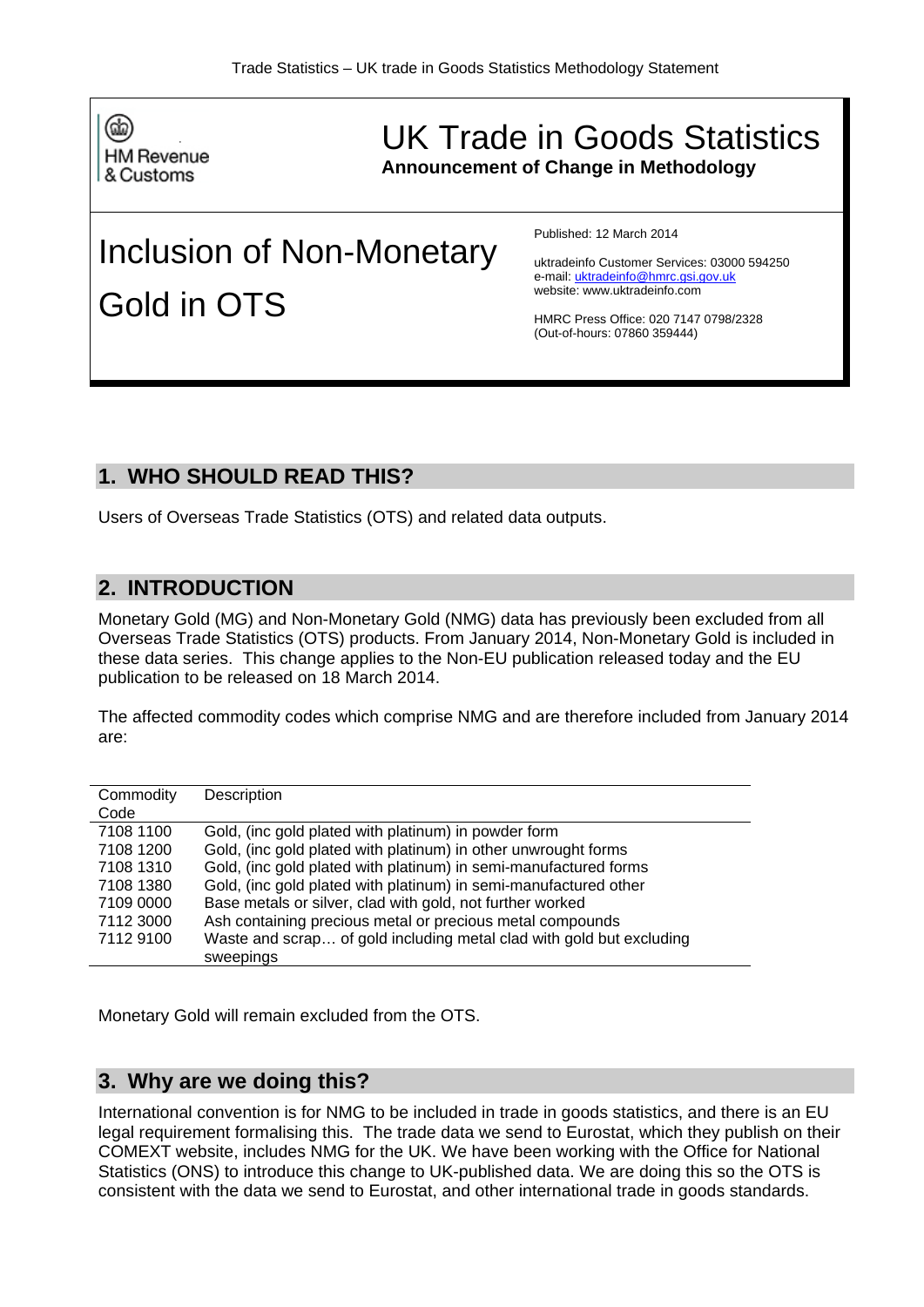#### **4. How is this being treated in OTS releases from January 2014 onwards?**

OTS releases from January 2014 data (published March 2014) onwards will include all trade declared in NMG. We will also publish comparison data tables to highlight the impact of the change. This was requested by users responding to a consultation exercise in March/April 2013.

# **5. Will the time series be backcast to accommodate this change in methodology?**

The OTS data series is being amended to 2005 back to include NMG. These are being published today, at the time of the January 2014 release. Details are included in Appendix 1 of the document.

## **6. How will this affect the Regional Trade Statistics**

After a consultation with the key RTS users, a decision was reached not to include non-monetary gold trade in the RTS as the vast majority of this trade, which is of high value, would be allocated to London and this would lead to a distortion in the distribution of trade amongst the regions. However, starting in 2014, an additional table will be included in the RTS commentary report, which will reconcile the differences between the RTS and the OTS by referencing trade that is excluded from RTS (i.e. trade in non-monetary gold, late response estimates and MTIC estimates).

# **7. Will this change affect UK trade data on Eurostat's Comext Database**

No, the UK trade data published on Eurostat's Comext database already includes data on NMG.

# **8. Will this change affect data published by the ONS in UK Trade and Balance of Payments releases?**

The ONS will update the treatment of gold as part of the implementation of broader International standards to BoP in 2014.

When trade in gold is incorporated into the BoP trade statistics, this will be based on the balance of payments concept of 'change of ownership' rather than the OTS basis of 'physical movement'. For this reason, there is likely to be a divergence in the trade statistics published within the UK by HMRC and ONS. ONS is currently working with the Bank of England and the London Bullion Market to obtain data on trade in gold based on 'change of ownership'.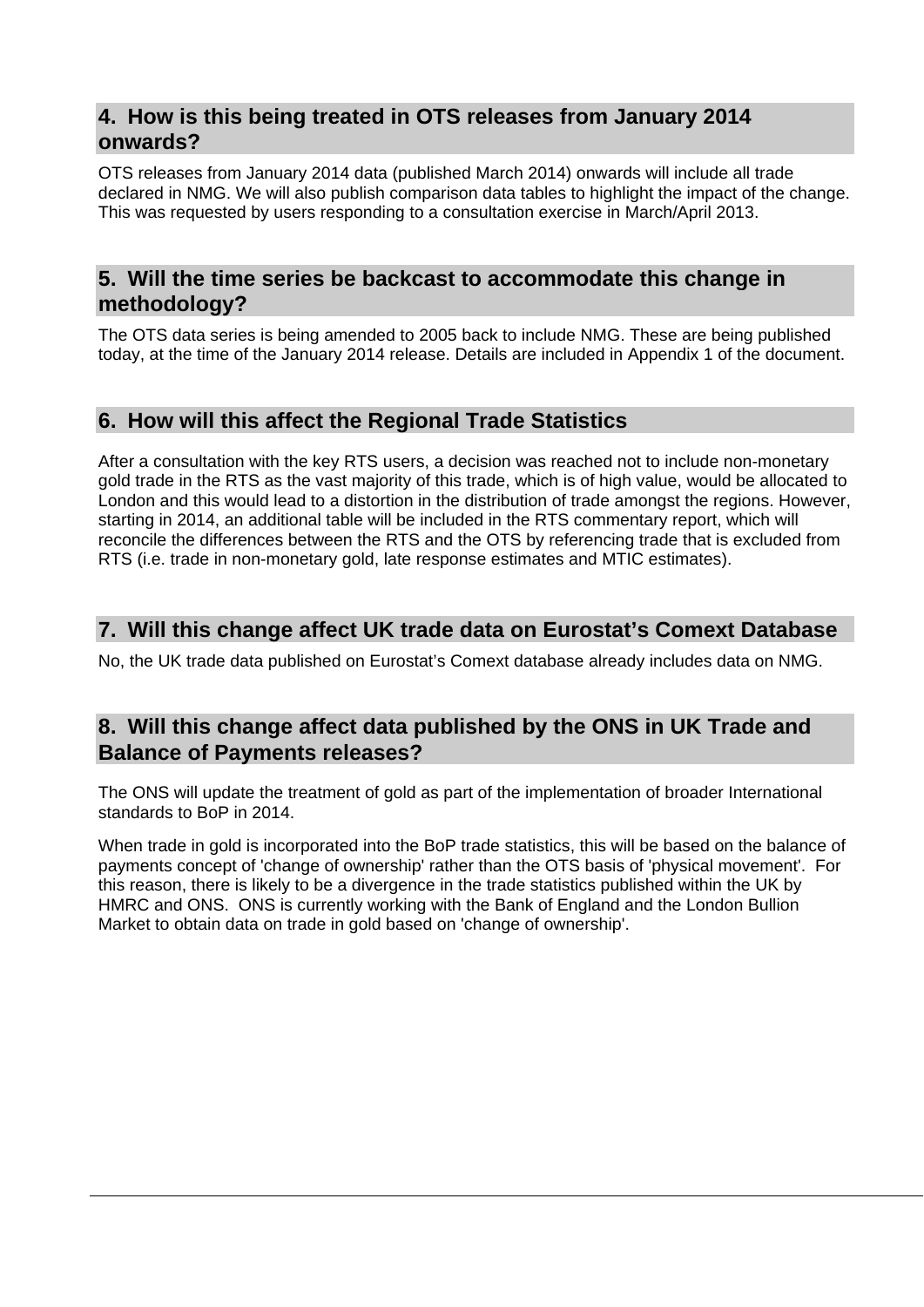# **9. Further Information**

For further information please contact **uktradeinfo Customer Services**

email: [uktradeinfo@hmrc.gsi.gov.uk](mailto:uktradeinfo@hmrc.gsi.gov.uk)

Telephone: +44 (0) 3000 594250

HM Revenue & Customs - Trade Statistics 3rd Floor Central Alexander House 21 Victoria Avenue Southend on Sea Essex. SS99 1AA

#### **Media contact:**

HMRC Press Office 020 7147 0798/2328

Out of hours: 07860 359444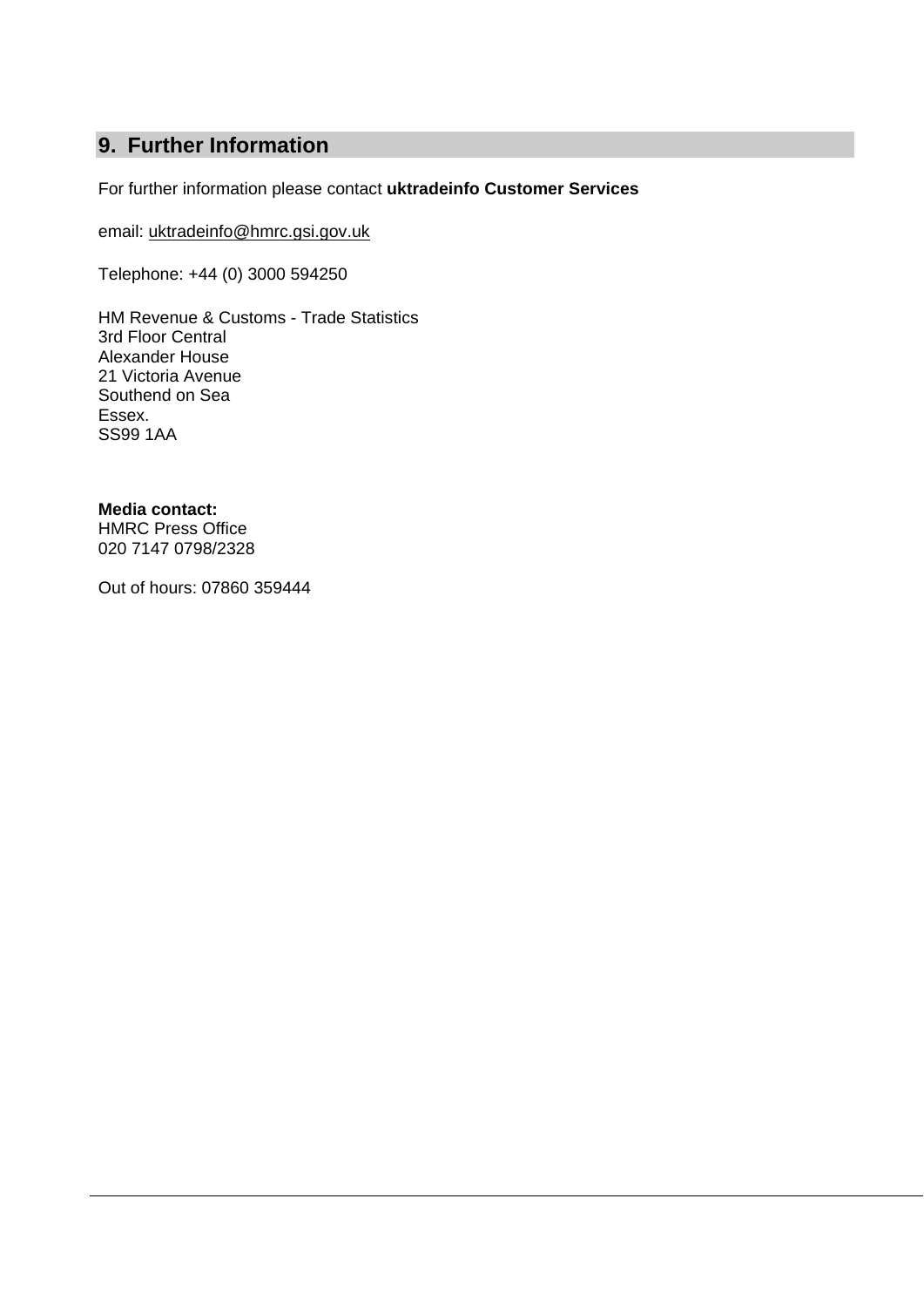#### **10. Appendix 1: Effect of including NMG in the OTS**

#### Imports from Non-EU

|                       |                   |                 |                      |                         |                          |            |                |                  |            | pounds million |
|-----------------------|-------------------|-----------------|----------------------|-------------------------|--------------------------|------------|----------------|------------------|------------|----------------|
| <b>Commodity Code</b> | Methodology       | 2005            | 2006                 | 2007                    | 2008                     | 2009       | 2010           | 2011             | 2012       | 2013           |
| 7108 1100             | Old               | $\sim$          | $\sim$               | $\sim$                  |                          | $\sim$     | $\sim$         | $\sim$           | $\sim$     |                |
|                       | <b>New</b>        | 3.6             | 6.7                  | 6.1                     | 4.6                      | 2.0        | 4.6            | 4.0              | 5.6        | $3.5\,$        |
|                       | <b>Difference</b> | 3.6             | 6.7                  | 6.1                     | 4.6                      | 2.0        | 4.6            | 4.0              | 5.6        | $3.5\,$        |
| 7108 1200             | Old               | $\sim 100$      | $\sim 100$ m $^{-1}$ | $\sim$ $-$              | $\sim$                   | $\sim$     | $\blacksquare$ | $\sim 100$       | $\sim$     |                |
|                       | <b>New</b>        | 126.0           | 84.3                 | 76.2                    | 119.4                    | 115.8      | 178.7          | 244.8            | 142.7      | 27.6           |
|                       | <b>Difference</b> | 126.0           | 84.3                 | 76.2                    | 119.4                    | 115.8      | 178.7          | 244.8            | 142.7      | 27.6           |
| 7108 1310             | Old               | <b>Contract</b> | $\sim$               | $\sim$ $-$              | <b>Contract Contract</b> | $\sim$     | $\sim$         | $\sim 100$       | $\sim$     | $\blacksquare$ |
|                       | <b>New</b>        | 2,332.9         | 7,635.0              | 6,883.7                 | 12,954.9                 | 22,677.4   | 18,262.5       | 23,113.8         | 32,854.6   | 8,305.8        |
|                       | <b>Difference</b> | 2,332.9         | 7,635.0              | 6,883.7                 | 12,954.9                 | 22,677.4   | 18,262.5       | 23,113.8         | 32,854.6   | 8,305.8        |
| 7108 1380             | Old               | $\sim$          | $\sim$ $-$           | $\sim 100$ km s $^{-1}$ |                          | $\sim 100$ | $\sim 100$     | $\sim$           | $\sim$     | $\sim$         |
|                       | <b>New</b>        | 4.0             | 58.7                 | 182.8                   | 266.1                    | 81.2       | 106.4          | 90.1             | 21.0       | 28.0           |
|                       | <b>Difference</b> | 4.0             | 58.7                 | 182.8                   | 266.1                    | 81.2       | 106.4          | 90.1             | 21.0       | 28.0           |
| 7109 0000             | Old               | $\sim$          | $\sim$ $-$           | $\sim$                  | $\sim$ $-$               | $\sim$ $-$ | $\sim$ $\sim$  | $\sim$ $-$       | $\sim$     | $\sim$         |
|                       | <b>New</b>        | 0.2             | 0.2                  | 0.1                     | 0.1                      | 0.3        | 0.2            | 0.3              | 0.2        | 1.0            |
|                       | <b>Difference</b> | 0.2             | 0.2                  | 0.1                     | 0.1                      | 0.3        | 0.2            | 0.3              | $0.2\,$    | 1.0            |
| 7112 3000             | Old               | $\sim$ $-$      | $\sim$               | $\sim$                  | $\sim$ 100 $\pm$         | $\sim$ $-$ | $\sim$         | $\sim$ $-$       | $\sim 100$ | $\sim$         |
|                       | <b>New</b>        | 64.5            | 201.6                | 209.3                   | 42.0                     | 50.1       | 21.3           | 48.4             | 69.0       | 82.3           |
|                       | <b>Difference</b> | 64.5            | 201.6                | 209.3                   | 42.0                     | 50.1       | 21.3           | 48.4             | 69.0       | 82.3           |
| 7112 9100             | Old               | $\sim$          | $\sim$               | $\sim$                  | $\sim 100$               | $\sim$ $-$ | $\sim 100$     | $\sim$ 100 $\pm$ | $\sim 100$ | $\sim$ $-$     |
|                       | <b>New</b>        | 28.5            | 3.0                  | 12.2                    | 33.9                     | 14.3       | 30.6           | 50.7             | 40.1       | 13.9           |
|                       | <b>Difference</b> | 28.5            | 3.0                  | 12.2                    | 33.9                     | 14.3       | 30.6           | 50.7             | 40.1       | 13.9           |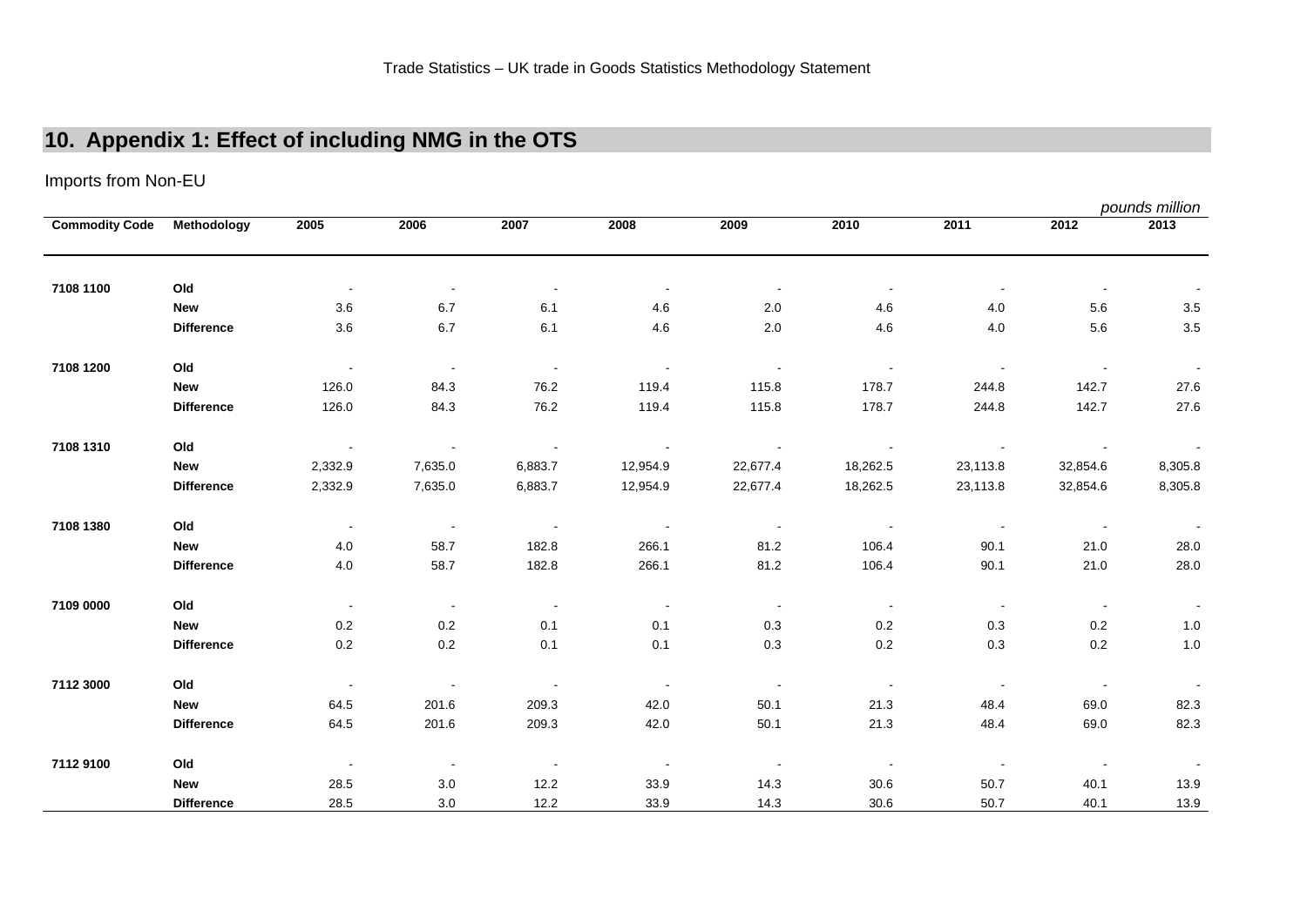#### Imports from Non-EU (cont)

|                                           |                   |           |           |                          |           |           |           |           | pounds million |           |  |
|-------------------------------------------|-------------------|-----------|-----------|--------------------------|-----------|-----------|-----------|-----------|----------------|-----------|--|
| Commodity                                 | Methodology       | 2005      | 2006      | 2007                     | 2008      | 2009      | 2010      | 2011      | 2012           | 2013      |  |
|                                           |                   |           |           |                          |           |           |           |           |                |           |  |
| <b>Total Non-</b><br><b>Monetary Gold</b> | Old               |           |           | $\overline{\phantom{a}}$ |           |           |           |           |                |           |  |
|                                           | <b>New</b>        | 2,559.8   | 7,989.4   | 7,370.3                  | 13,421.2  | 22,941.1  | 18,604.5  | 23,552.0  | 33,133.1       | 8,462.1   |  |
|                                           | <b>Difference</b> | 2,559.8   | 7,989.4   | 7,370.3                  | 13,421.2  | 22,941.1  | 18,604.5  | 23,552.0  | 33,133.1       | 8,462.1   |  |
| Total HS2 71                              | Old               | 7,436.6   | 8,911.1   | 8,130.9                  | 8,447.8   | 7,816.8   | 10,576.7  | 11,797.8  | 13,657.2       | 10,492.0  |  |
|                                           | <b>New</b>        | 9,996.4   | 16,900.5  | 15,501.2                 | 21,869.0  | 30,757.9  | 29,181.1  | 35,349.8  | 46,790.3       | 18,954.1  |  |
|                                           | <b>Difference</b> | 2,559.8   | 7,989.4   | 7,370.3                  | 13,421.2  | 22,941.1  | 18,604.5  | 23,552.0  | 33,133.1       | 8,462.1   |  |
| <b>Total OTS Trade</b>                    | Old               | 125,688.2 | 140,377.8 | 143,089.5                | 163,118.6 | 147,340.3 | 177,149.4 | 195,165.9 | 199,277.3      | 192,323.4 |  |
|                                           | <b>New</b>        | 128,248.0 | 148,367.2 | 150,459.9                | 176,539.8 | 170,281.4 | 195,753.8 | 218,717.9 | 232,410.4      | 200,785.5 |  |
|                                           | <b>Difference</b> | 2,559.8   | 7,989.4   | 7,370.3                  | 13,421.2  | 22,941.1  | 18,604.5  | 23,552.0  | 33,133.1       | 8,462.1   |  |

Source: HM Revenue & Customs Overseas Trade Statistics

1) Trade is presented on a General Trade Basis

**Notes:** 

2) Chapter 71 is 'Natural or cultured pearls and precious and semi-precious stones

3) 2013 figures are provisional and subject to update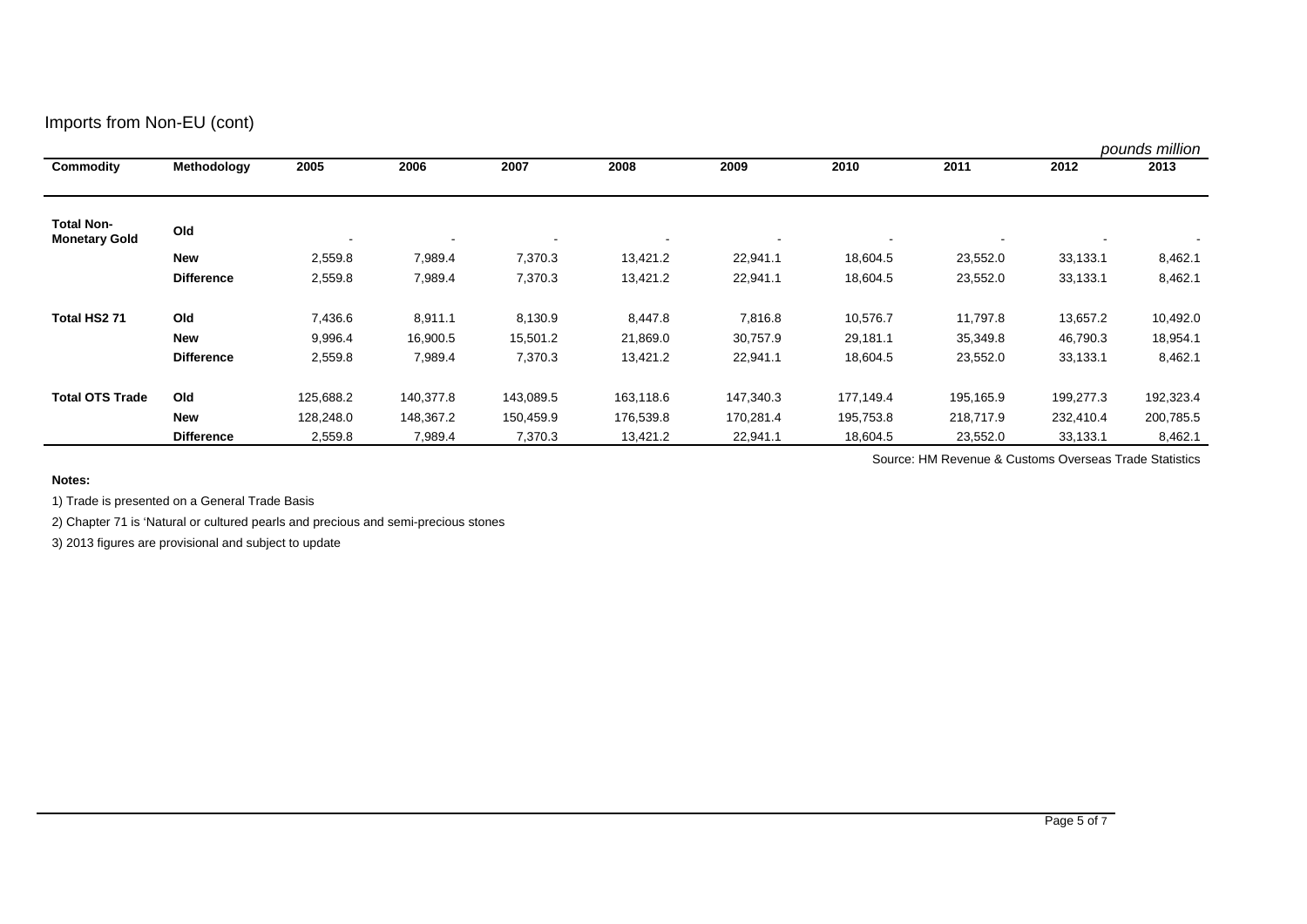# Exports to Non-EU

|                       |                   |                          |                          |                         |                          |                       |                                   |                           | pounds million           |                |
|-----------------------|-------------------|--------------------------|--------------------------|-------------------------|--------------------------|-----------------------|-----------------------------------|---------------------------|--------------------------|----------------|
| <b>Commodity Code</b> | Methodology       | 2005                     | 2006                     | 2007                    | 2008                     | 2009                  | 2010                              | 2011                      | 2012                     | 2013           |
| 7108 1100             | Old               |                          | $\overline{\phantom{a}}$ | $\sim$                  | $\sim$                   | $\blacksquare$        | $\sim$                            |                           | $\overline{\phantom{a}}$ | $\sim$         |
|                       | <b>New</b>        | 1.1                      | 1.7                      | 0.7                     | 0.3                      | 0.6                   | 0.4                               | 167.7                     | 39.9                     | 2.3            |
|                       | <b>Difference</b> | 1.1                      | 1.7                      | 0.7                     | 0.3                      | 0.6                   | 0.4                               | 167.7                     | 39.9                     | $2.3\,$        |
| 7108 1200             | Old               | $\sim$                   | $\sim$                   | $\sim$                  | $\sim$                   | $\sim$                | $\sim$                            | $\sim 100$                | $\sim$ $-$               | $\sim$         |
|                       | <b>New</b>        | 706.9                    | 231.8                    | 714.3                   | 353.4                    | 286.7                 | 170.7                             | 237.8                     | 88.8                     | 1,138.1        |
|                       | <b>Difference</b> | 706.9                    | 231.8                    | 714.3                   | 353.4                    | 286.7                 | 170.7                             | 237.8                     | 88.8                     | 1,138.1        |
| 7108 1310             | Old               | $\sim 10^{11}$ m $^{-1}$ | $\sim$                   | $\sim 100$ km s $^{-1}$ | $\sim 10^{11}$ m $^{-1}$ | $\sim 100$ km $^{-1}$ | $\sim 10^{11}$ and $\sim 10^{11}$ | $\sim 10^{-10}$ m $^{-1}$ |                          |                |
|                       | <b>New</b>        | 3,219.4                  | 1,167.6                  | 1,362.0                 | 6,814.6                  | 1,088.0               | 6,302.0                           | 20,946.8                  | 5,015.8                  | 49,353.1       |
|                       | <b>Difference</b> | 3,219.4                  | 1,167.6                  | 1,362.0                 | 6,814.6                  | 1,088.0               | 6,302.0                           | 20,946.8                  | 5,015.8                  | 49,353.1       |
| 7108 1380             | Old               | $\sim$ $-$               | $\sim$                   | $\sim$                  | $\sim$                   | $\sim$                | $\sim 100$ m $^{-1}$              | $\sim$                    | $\sim$ $-$               |                |
|                       | <b>New</b>        | 1.1                      | 0.8                      | 0.5                     | 1.8                      | 2.2                   | 124.5                             | 3.2                       | 16.3                     | 5.8            |
|                       | <b>Difference</b> | 1.1                      | $0.8\,$                  | 0.5                     | 1.8                      | $2.2\,$               | 124.5                             | $3.2\,$                   | 16.3                     | 5.8            |
| 7109 0000             | Old               | $\sim$                   | $\sim$                   | $\sim$                  | $\sim$                   | $\sim$                | $\sim$                            | $\sim$                    | $\sim$                   | $\blacksquare$ |
|                       | <b>New</b>        | 0.0                      | 0.1                      | 0.1                     | $0.5\,$                  | $0.6\,$               | $0.3\,$                           | 0.7                       | $2.2\,$                  | $1.2$          |
|                       | <b>Difference</b> | 0.0                      | 0.1                      | 0.1                     | 0.5                      | 0.6                   | 0.3                               | 0.7                       | $2.2\,$                  | $1.2$          |
| 7112 3000             | Old               | $\sim$ $-$               | $\blacksquare$           | $\sim$                  | $\sim$                   | $\sim$                | $\blacksquare$                    | $\sim$                    | $\sim$ $-$               | $\sim$         |
|                       | New               | 29.7                     | 105.1                    | 42.3                    | 11.0                     | 0.1                   | 192.3                             | 6.3                       | 13.8                     | 2.6            |
|                       | <b>Difference</b> | 29.7                     | 105.1                    | 42.3                    | 11.0                     | 0.1                   | 192.3                             | 6.3                       | 13.8                     | $2.6\,$        |
| 7112 9100             | Old               | $\sim$ $-$               | $\sim$                   | $\sim 100$              | $\sim 100$               | $\blacksquare$        | $\sim$                            | $\sim$                    | $\sim$                   | $\sim$         |
|                       | <b>New</b>        | 48.3                     | 29.5                     | 33.2                    | 290.4                    | 988.5                 | 1,528.8                           | 1,449.6                   | 1,124.8                  | 678.1          |
|                       | <b>Difference</b> | 48.3                     | 29.5                     | 33.2                    | 290.4                    | 988.5                 | 1,528.8                           | 1,449.6                   | 1,124.8                  | 678.1          |